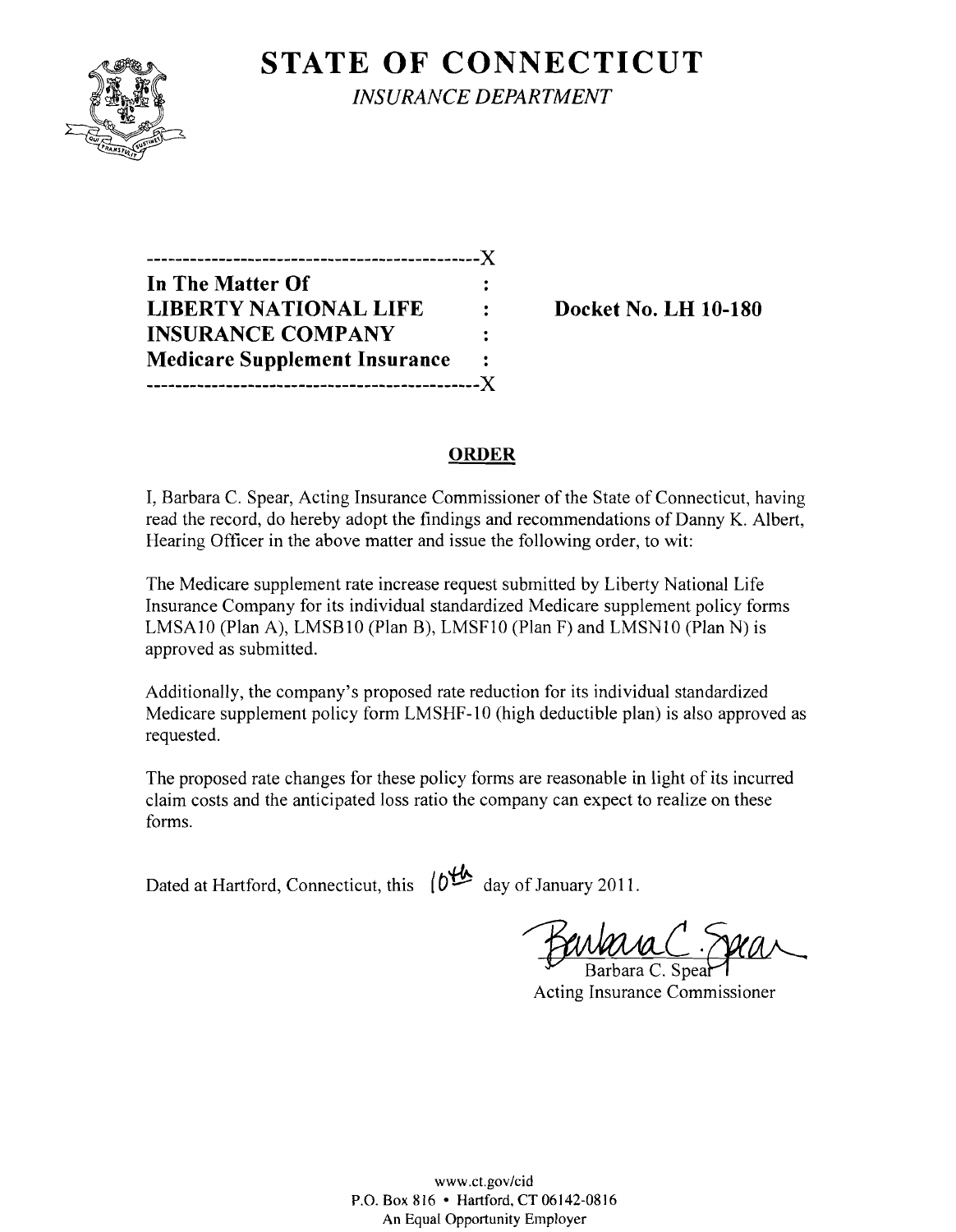

**STATE OF CONNECTICUT** *INSURANCE DEPARTMENT* 

| ------------------------X            |    |
|--------------------------------------|----|
| In The Matter Of:                    |    |
| <b>LIBERTY NATIONAL LIFE</b>         |    |
| <b>INSURANCE COMPANY</b>             | ٠. |
| <b>Medicare Supplement Insurance</b> |    |
| -----------                          | .X |

**Docket No. LH 10-180** 

### **PROPOSED FINAL DECISION**

### 1. INTRODUCTION

The Insurance Commissioner of the State of Connecticut is empowered to review rates charged for individual and group Medicare supplement policies sold to any resident of this State who is eligible for Medicare. The source for this regulatory authority is contained in Chapter 700c and Section 38a-495a of the Connecticut General Statutes.

After due notice a hearing was held at the Insurance Department in Hartford on December 29, 2010 to consider whether or not the rate increase requested by Liberty National Life Insurance Company on its individual standardized Medicare supplement business should be approved.

No one from the general public attended the hearing.

No representatives from Liberty National attended the hearing.

The hearing was conducted in accordance with the requirements of Section 38a-474, Connecticut General Statutes, the Uniform Administrative Procedures Act, Chapter 54 of the Connecticut General Statutes, and the Insurance Department Rules of Practice, Section 38a-8-1 et seq. of the Regulations of Connecticut State Agencies.

A Medicare supplement (or Medigap) policy is a private health insurance policy sold on an individual or group basis which provides benefits that are additional to the benefits provided by Medicare. For many years Medicare supplement policies have been highly regulated under both state and federal law to protect the interests of persons eligible for Medicare who depend on these policies to provide additional coverage for the costs of health care.

Effective December 1, 2005, Connecticut amended its program of standardized Medicare supplement policies in accordance with Section 38a-495a of the Connecticut General Statutes, and Sections 38a-495a-1 through 38a-495a-21 of the Regulations of Connecticut Agencies. This program, which conforms to federal requirements, provides that all

> www.ct.gov/cid P.O. Box 816 • Hartford, CT 06142-0816 An Equal Opportunity Employer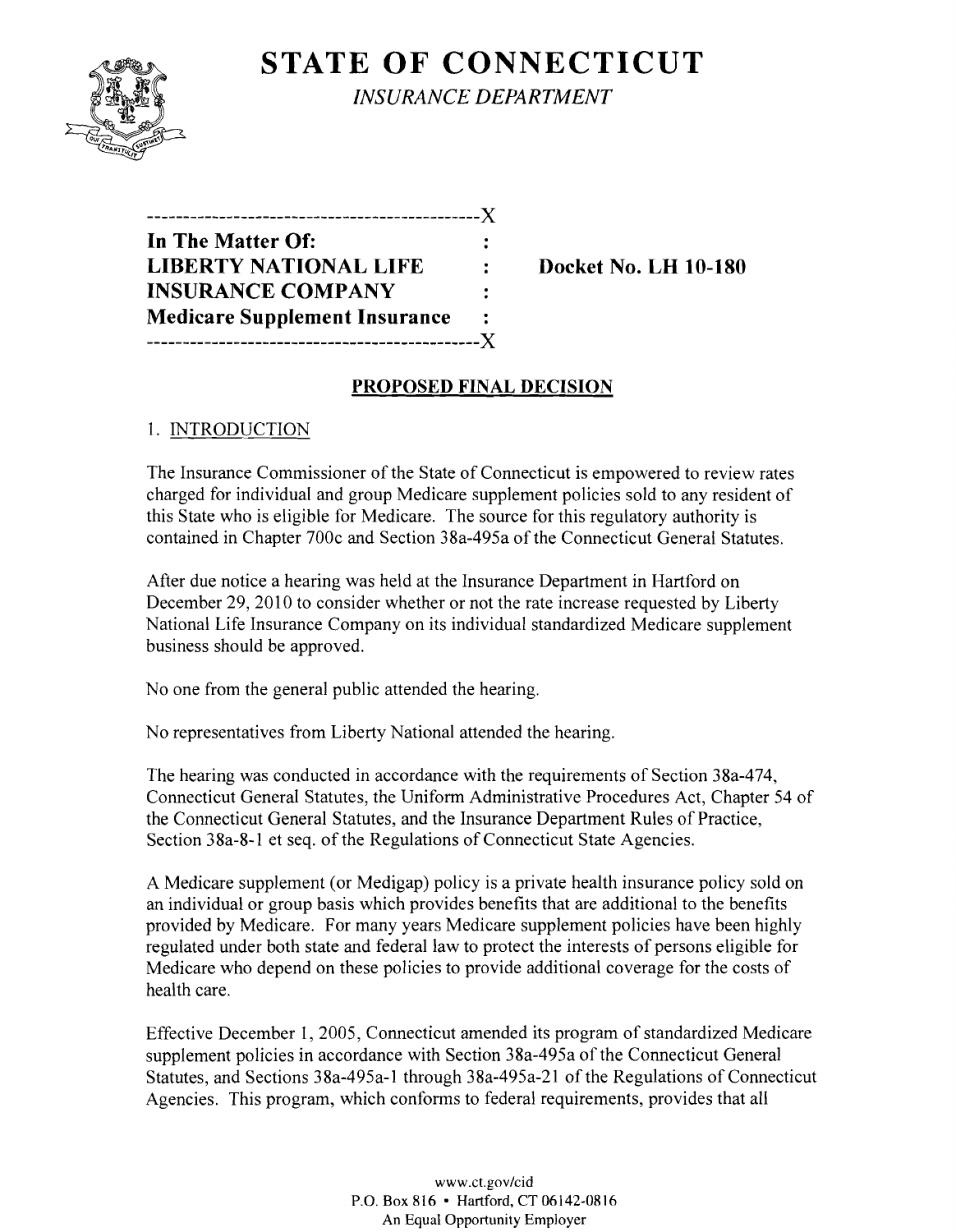insurers offering Medicare supplement policies for sale in the state must offer the basic "core" package of benefits known as Plan A. Insurers may also offer anyone or more of eleven other plans (Plans B through L).

Effective January **1,2006,** in accordance with Section 38a-495c of the Connecticut General Statutes (as amended by Public Act 05-20) premiums for all Medicare supplement policies in the state must use community rating. Rates for Plans A through L must be computed without regard to age, gender, previous claims history or the medical condition of any person covered by a Medicare supplement policy or certificate.

The statute provides that coverage under Plan A through L may not be denied on the basis of age, gender, previous claims history or the medical condition of any covered person. Insurers may exclude benefits for losses incurred within six months from the effective date of coverage based on a pre-existing condition.

Effective October 1, 1998, carriers that offer Plan B or Plan C must make these plans as well as Plan A, available to all persons eligible for Medicare by reason of disability.

Insurers must also make the necessary arrangements to receive notice of all claims paid by Medicare for their insureds so that supplemental benefits can be computed and paid without requiring insureds to file claim forms for such benefits. This process of direct notice and automatic claims payment is commonly referred to as "piggybacking" or "crossover".

Sections 38a-495 and 38a-522 of the Connecticut General Statutes, and Section 38a-495a-10 ofthe Regulations of Connecticut Agencies, state that individual and group Medicare supplement policies must have anticipated loss ratios of 65% and 75%, respectively. Under Sections 38a-495-7 and 38a-495a-10 of the Regulations of Connecticut Agencies, filings for rate increases must demonstrate that actual and expected losses in relation to premiums meet these standards, and anticipated loss ratios for the entire future period for which the requested premiums are calculated to provide coverage must be expected to equal or exceed the appropriate loss ratio standard.

Section 38a-473 of the Connecticut General Statutes provides that no insurer may incorporate in its rates for Medicare supplement policies factors for expenses that exceed 150% of the average expense ratio for that insurer's entire written premium for all lines of health insurance for the previous calendar year.

# **II. FINDING OF FACT**

After reviewing the exhibits entered into the record of this proceeding, and utilizing the experience, technical competence and specialized knowledge of the Insurance Department, the undersigned makes the following findings of fact: